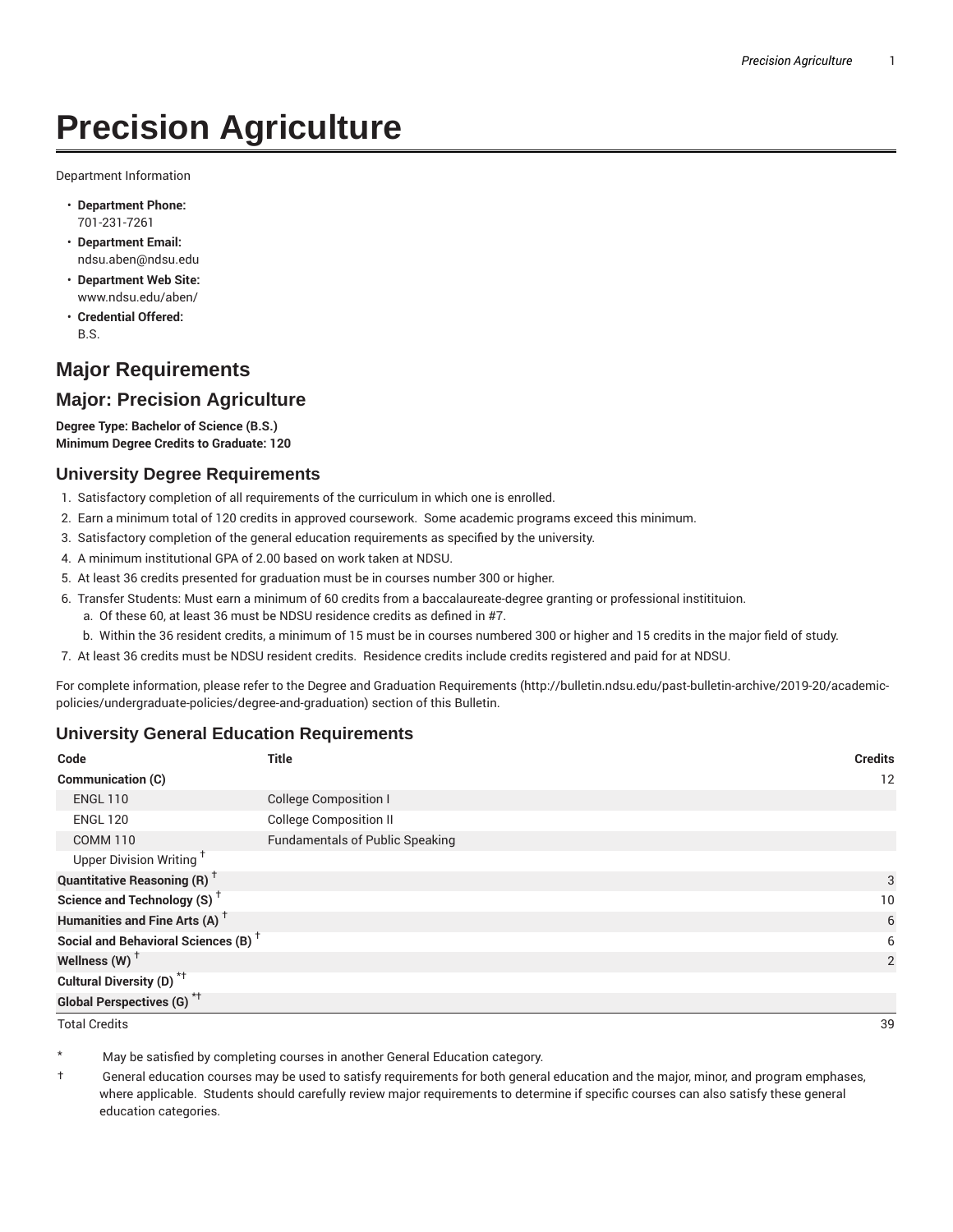• A list of university approved general education courses and administrative policies are available here (http://bulletin.ndsu.edu/past-bulletinarchive/2019-20/academic-policies/undergraduate-policies/general-education/#genedcoursestext).

| Code                      | <b>Title</b>                                                                                                                                     | <b>Credits</b> |
|---------------------------|--------------------------------------------------------------------------------------------------------------------------------------------------|----------------|
| <b>Major Requirements</b> |                                                                                                                                                  |                |
| AGEC 242                  | Introduction to Agricultural Management                                                                                                          | 3              |
| ASM 225                   | Computer Applications in Agricultural Systems Management                                                                                         | 3              |
| <b>ASM 354</b>            | <b>Electricity and Electronic Applications</b>                                                                                                   | 3              |
| ASM 378                   | Machinery Principles and Management                                                                                                              | 3              |
| ASM 454                   | Principles and Application of Precision Agriculture                                                                                              | 3              |
| <b>CHEM 121</b>           | <b>General Chemistry I</b>                                                                                                                       | 3              |
| CHEM 121L                 | <b>General Chemistry I Laboratory</b>                                                                                                            | 1              |
| <b>GEOG 455</b>           | Introduction to Geographic Information Systems                                                                                                   | 4              |
| <b>GEOG 470</b>           | <b>Remote Sensing</b>                                                                                                                            | 3              |
| <b>MATH 103</b>           | College Algebra                                                                                                                                  | 3              |
| <b>MATH 105</b>           | Trigonometry                                                                                                                                     | 3              |
| <b>PAG 115</b>            | Introduction to Precision Agriculture                                                                                                            | 3              |
| <b>PAG 215</b>            | Mapping of Precision Ag Data                                                                                                                     | 3              |
| PAG 315                   | Electronic Systems in Precision Agriculture                                                                                                      | 3              |
| <b>PAG 455</b>            | Big Data Management in Precision Agriculture                                                                                                     | 3              |
| <b>PAG 475</b>            | Precision Ag Systems Capstone                                                                                                                    | $\overline{2}$ |
| <b>PAG 496</b>            | Precision Ag Tech Expo                                                                                                                           | 1              |
| <b>PAG 496</b>            | Internship                                                                                                                                       | 1              |
| <b>PLSC 110</b>           | World Food Crops                                                                                                                                 | 3              |
| <b>PLSC 225</b>           | Principles of Crop Production                                                                                                                    | 3              |
| <b>PPTH 324</b>           | Introductory Plant Pathology                                                                                                                     | 3              |
| SOIL 210                  | Introduction to Soil Science                                                                                                                     | 3              |
| <b>SOIL 322</b>           | Soil Fertility and Fertilizers                                                                                                                   | 3              |
| <b>STAT 330</b>           | <b>Introductory Statistics</b>                                                                                                                   | 3              |
|                           | Precision Ag Major requires an additional 18 credits of elective credits. Choose from those listed below, or consult your advisor for additional | 18             |
| options.                  |                                                                                                                                                  |                |
| <b>AGEC 244</b>           | <b>Agricultural Marketing</b>                                                                                                                    |                |
| <b>AGEC 246</b>           | Introduction to Agricultural Finance                                                                                                             |                |
| <b>AGEC 342</b>           | Farm and Agribusiness Management II                                                                                                              |                |
| <b>AGEC 350</b>           | Agrisales                                                                                                                                        |                |
| <b>ASM 264</b>            | Natural Resource Management Systems                                                                                                              |                |
| <b>ASM 373</b>            | <b>Tractors &amp; Power Units</b>                                                                                                                |                |
| <b>ASM 374</b>            | Power Units Laboratory                                                                                                                           |                |
| <b>ASM 429</b>            | <b>Hydraulic Power Principles and Applications</b>                                                                                               |                |
| <b>CSCI 479</b>           | Introduction to Data Mining                                                                                                                      |                |
| <b>GEOG 456</b>           | Advanced Geographic Information Systems                                                                                                          |                |
| <b>GEOG 480</b>           | Geographic Information Systems Pattern Analysis and Modeling                                                                                     |                |
| ME 311                    | Introduction To Aviation                                                                                                                         |                |
| ME 312                    | Introduction to Flight                                                                                                                           |                |
| ME 313                    | Commercial Instrument Ground School                                                                                                              |                |
| <b>NRM 420</b>            | Sustainable Scenarios in Natural Resources Management                                                                                            |                |
| <b>PLSC 215</b>           | Weed Identification                                                                                                                              |                |
| <b>PLSC 323</b>           | Principles of Weed Science                                                                                                                       |                |
| <b>PPTH 455</b>           | Plant Disease Management                                                                                                                         |                |
| <b>SOIL 217</b>           | Introduction to Meteorology & Climatology                                                                                                        |                |
| <b>SOIL 410</b>           | Soils and Land Use                                                                                                                               |                |